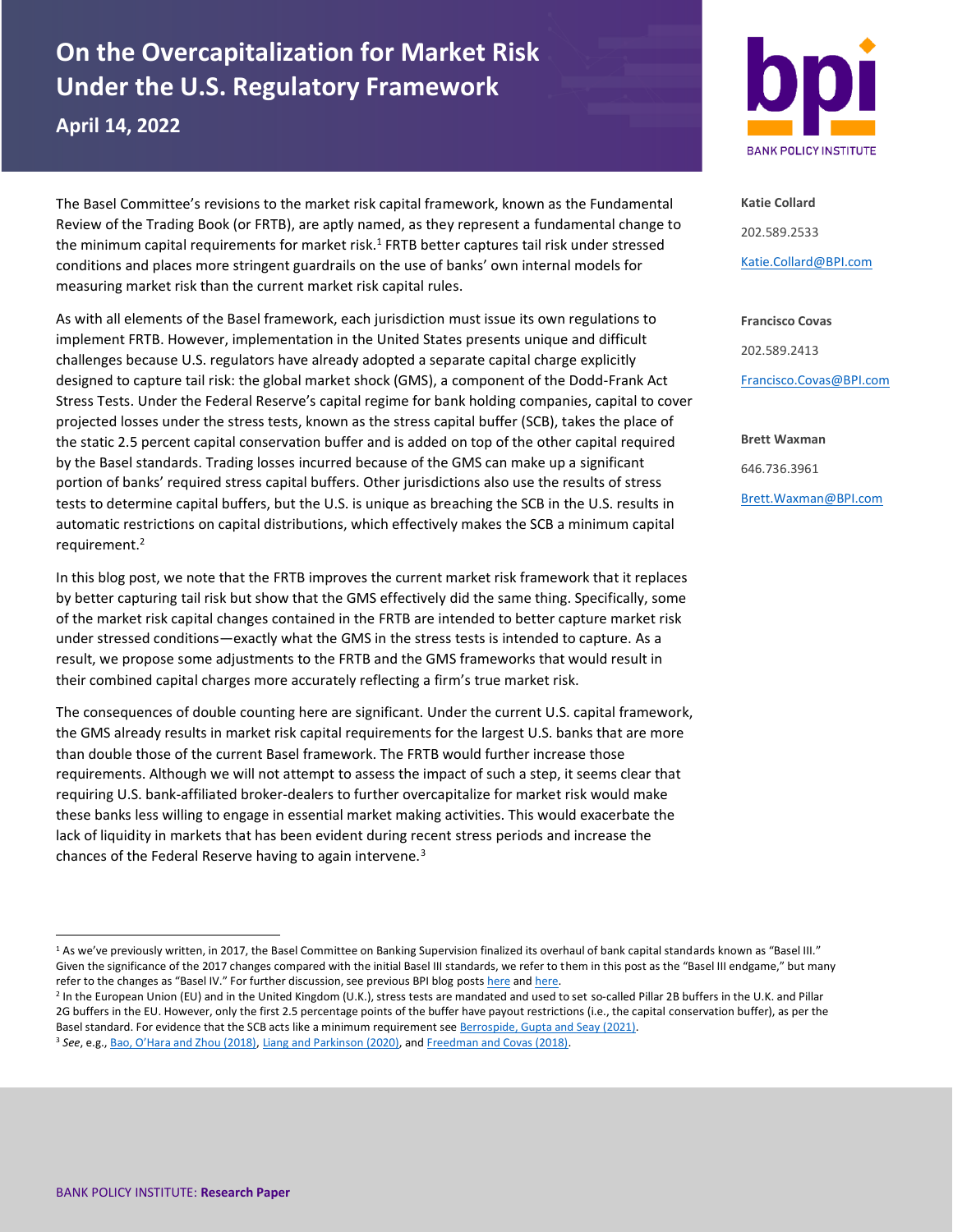#### What Is Market Risk?

Market risk is the risk of losses in on- and off-balance-sheet positions arising from movements in market prices. In January 2013, the U.S. banking agencies implemented a rule that currently sets regulatory capital requirements for market risk in the United States as part of the capital framework commonly known as the "Basel 2.5" capital rule. That rule primarily affects banks that engage in significant market making and other trading activities by requiring capital to be held against positions in the trading book that meet defined specifications (covered positions). In addition to being subject to Basel 2.5's market risk requirements, as part of the supervisory stress tests, the largest banks are also subject to the GMS, in which banks must write down large instantaneous trading losses. Effectively, the GMS forces the largest banks to capitalize for potential losses stemming from market risk under stressed conditions.

## How Much Capital Is Currently Held for Market Risk by the Largest Banks?

For the largest banks, the general capital requirement for risk-weighted assets (including risk-weighted assets determined under Basel 2.5) is defined by the sum of the 4.5-percent minimum CET1 requirement under Basel III, the SCB, the global systemically important bank (GSIB) capital surcharge, and any countercyclical capital buffer (currently set at zero).

The GMS is a component of the stress capital buffer, and banks subject to the stress tests that have significant trading activity are required to stress their trading portfolios using that year's GMS scenario. Application of the GMS significantly increases the losses of these firms under the supervisory stress tests. Those losses increase the peak-to-trough decline in a bank's capital ratios under the stress test, thereby increasing a firm's capital requirement through raising the firm's SCB. As we show below, trading losses incurred because of the GMS can make up a significant portion of banks' SCBs.

Overall, the current CET1 capital requirement for market risk can be expressed as the sum of these two components: (1) Basel 2.5 capital requirement in the absence of the GMS; and (2) the GMS add-on,

#### CET1 Capital Req. for Market Risk  $=$

$$
\underbrace{(4.5\% + 2.5\% + GSIB) \times \text{Market Risk RWA}}_{\text{Base1 2.5 capital requirement}} + \underbrace{(SCB - SCB_{No\ GMS}) \times Total\ RWA}_{\text{GMS add-on}}
$$
 (1)

where  $SCB_{NogMs}$  is the stress capital buffer of each firm when losses associated with the GMS are set to zero. Total risk-weighted assets (RWA) are defined as the sum of RWA for market and credit risk. Although the Federal Reserve as well as each bank subject to the stress tests are required to disclose certain summary information regarding the results of the stress tests, these disclosures do not directly report the effect of the GMS on the stress capital buffer.<sup>4</sup> For that reason, we estimate the peak-to-trough decline in each bank's CET1 ratio with and without trading losses.<sup>5</sup>

<sup>&</sup>lt;sup>5</sup> We use BPI's top-down model, which is based on th[e CLASS model](https://www.newyorkfed.org/medialibrary/media/research/staff_reports/sr663.pdf) developed by Hirtle, Kovner, Vickery, and Bhanot (2015). Se[e this](https://bpi.com/deep-dive-dfast-2022-stress-test-scenarios/) post for details.



<sup>4</sup> DFAST disclosures combine both trading and counterparty losses. Ideally, we would exclude counterparty losses from the calculation. But we know those are relatively small compared with trading losses, so the overstatement of capital requirements for market risk is likely not material.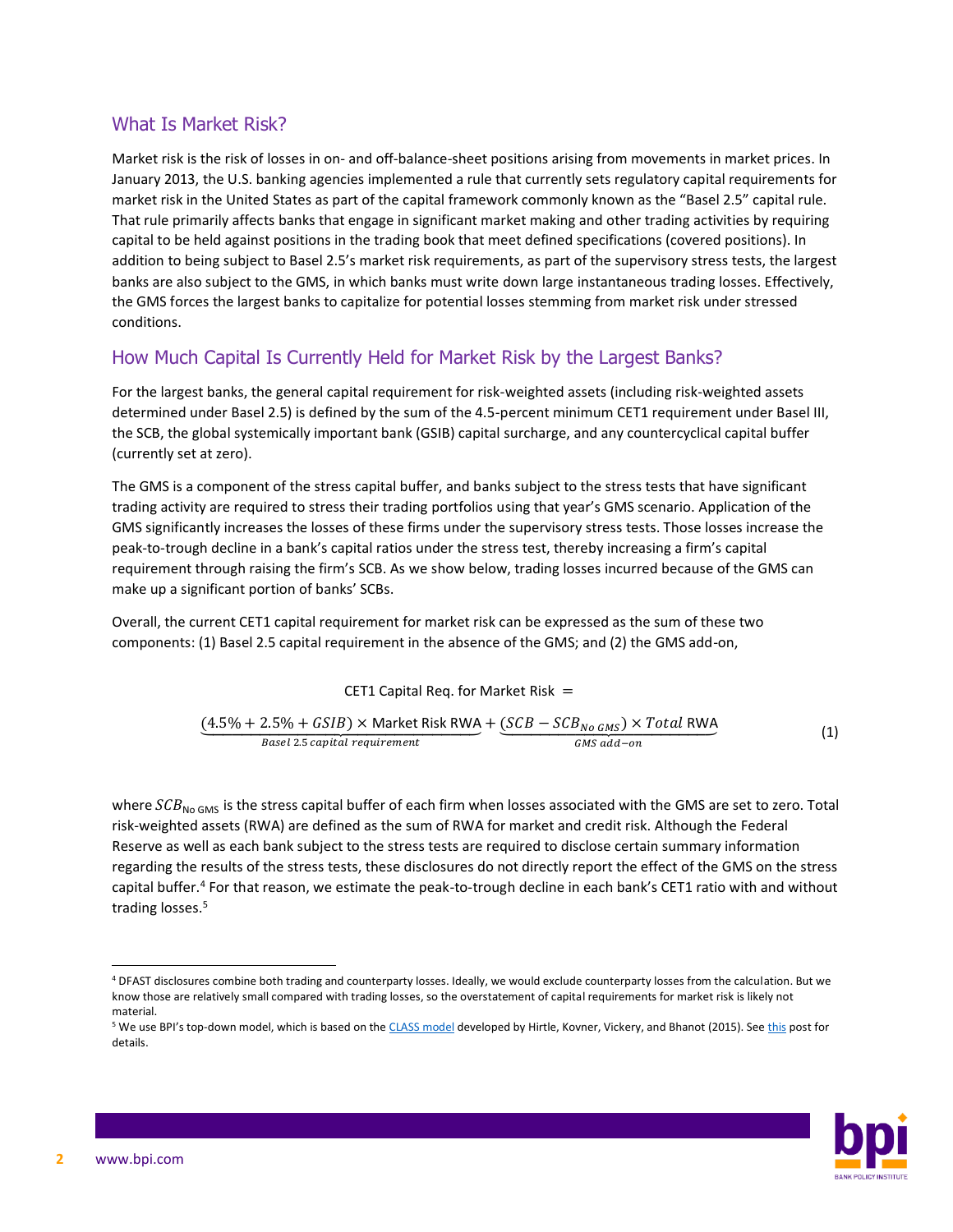The SCB is floored by the Fed at 2.5 percent in order to maintain consistency with the Basel framework and the 2.5 percent capital conservation buffer. For banks subject to the 2.5-percent SCB floor, the GMS add-on is zero, because changes in projected losses do not change the SCB.<sup>6</sup> It is also worth noting that the GMS add-on depends on credit risk RWA in addition to market risk RWA.



Note: The sample of banks includes BAC, C, GS, JPM, MS, and WFC. Source: Federal Reserve Board, FR Y-9C, DFAST 2021, BPI's calculations.

Exhibit 1 decomposes the capital requirements for market risk for the six U.S. banks subject to the GMS across the two components. The Basel 2.5 component of the capital requirement for market risk, defined in the first half of equation (1), is approximately \$43 billion. The GMS component of the capital requirement for market risk is approximately \$57 billion based on the 2021 stress test results (the latest available). As a result, the aggregate capital requirement for market risk is about \$100 billion, 2.3 times higher than the capital charge based solely on the Basel 2.5 market risk rule.

Note that, because the Basel 2.5 market risk capital requirement is generated based on Basel 2.5's assessment of the levels of market risk associated with trading book assets, and the GMS add-on effectively requires firms to capitalize against hypothetical realization of market risk (i.e., hypothetical trading losses), there is already an inherent duplication of capital requirements for market risk. However, it is difficult to quantify the magnitude of duplication, because the methodologies underlying Basel 2.5 market risk capital charges and the GMS add-on are not the same.

<sup>6</sup> However, this assumption understates the impact of the GMS. Trading losses caused by the GMS result in capital depletion at banks operating at the SCB floor, which would be factored into their own capital planning decisions. This problem can be resolved by unflooring the SCB calculation in equation (1).

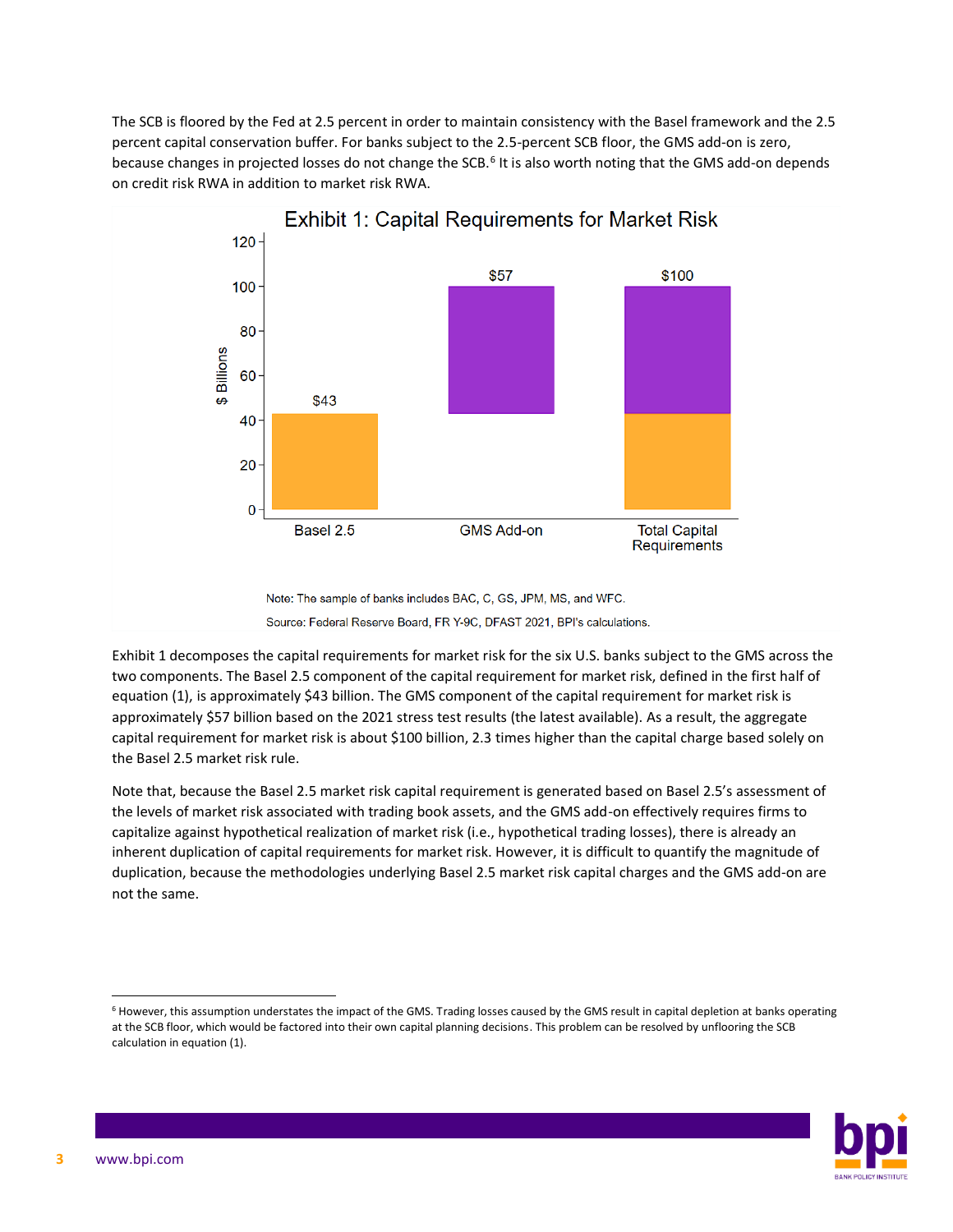#### Other Ways to Derive the GMS Add-on

There are other ways of calculating the GMS add-on that rely on information provided in the Fed's DFAST disclosures. One is to split the difference between the SCB and the 2.5-percent floor across the three different risk stripes: market risk, credit risk and operational risk. The DFAST disclosures provide GMS losses, total credit risk losses and operational risk losses cumulatively over the nine quarters of the stress planning horizon. Using these data, we can calculate the share of each risk stripe in total losses and set the GMS add-on to equal the share of trading losses times the portion of the SCB that is above 2.5 percent. However, this approach assumes losses across all risk stripes are equally important in determining a bank's SCB. In practice, this is not correct. GMS losses are booked in the first quarter of the planning horizon, and GMS banks tend to reach the trough in CET1 capital ratios early in the stress planning horizon. As a result, GMS losses tend to explain most of the difference between a bank's SCB and the 2.5-percent floor. This approach would therefore understate the size of the GMS add-on.<sup>7</sup>

## What Is the Fundamental Review of the Trading Book?

As noted above, FRTB represents a wholesale rewrite of the current market risk capital framework. It is designed to better capture tail risks under stressed conditions (a perceived weakness of the current Basel standard) and place more stringent guardrails on the use of internal models to measure market risk.<sup>8</sup>

Two particularly important changes were made:

- Replacing value at risk (VaR) with liquidity adjusted expected shortfall (ES), to better capture product liquidity and the fat tails of loss distributions; and
- Introducing explicit penalties on risk factors (e.g., asset prices, bond spreads, etc.) that do not meet the criteria for modeling, referred to as non-modellable risk factors.

The ES is derived using the most severe 12-month period over a history dating back to at least 2007. The Standardized Approach (SA) is also more risk-sensitive and behaves more like a model, relative to the current standardized market risk framework in Basel 2.5.

Under FRTB, model approvals will occur at the trading-desk level rather than at the product level, where such approvals occur under Basel 2.5. Trading desks that receive model approval will be able to use the Internal Model Approach (IMA) to calculate capital requirements for market risk. By contrast, trading desks that do not receive model approvals, or later fall out of compliance with the FRTB backtesting requirements, will be subject to the SA. This approach is calibrated to generally require higher capital charges than the IMA. Total RWAs associated with market risk are the sum of market risk exposures calculated using the IMA and the SA.

# Estimated Impact of FRTB on Capital Requirements

The Basel Committee runs a [quantitative impact study](https://www.bis.org/bcbs/qis/index.htm) every six months to monitor the impact of the Basel III framework on banks and to determine the effect of the proposed revisions to the framework on capital

<sup>&</sup>lt;sup>8</sup> See Basel Committee on Banking Supervision, [Consultative Document:](https://www.bis.org/publ/bcbs219.pdf) Fundamental review of the trading book, May 2012. In proposing the FRTB framework, the Basel Committee stated, "The Committee recognises the importance of ensuring that regulatory capital is sufficient in periods of significant market stress. As the crisis showed, it is precisely during stress periods that capital is most critical to absorb losses. Furthermore, a reduction in the cyclicality of market risk capital charges remains a key objective of the Committee. Consistent with the direction taken in Basel 2.5, the Committee intends to address both issues by moving to a capital framework that is calibrated to a period of significant financial stress in both the internal models-based and standardised approaches."



<sup>&</sup>lt;sup>7</sup> Yet another approach would be to let the GMS add-on equal GMS losses net of taxes.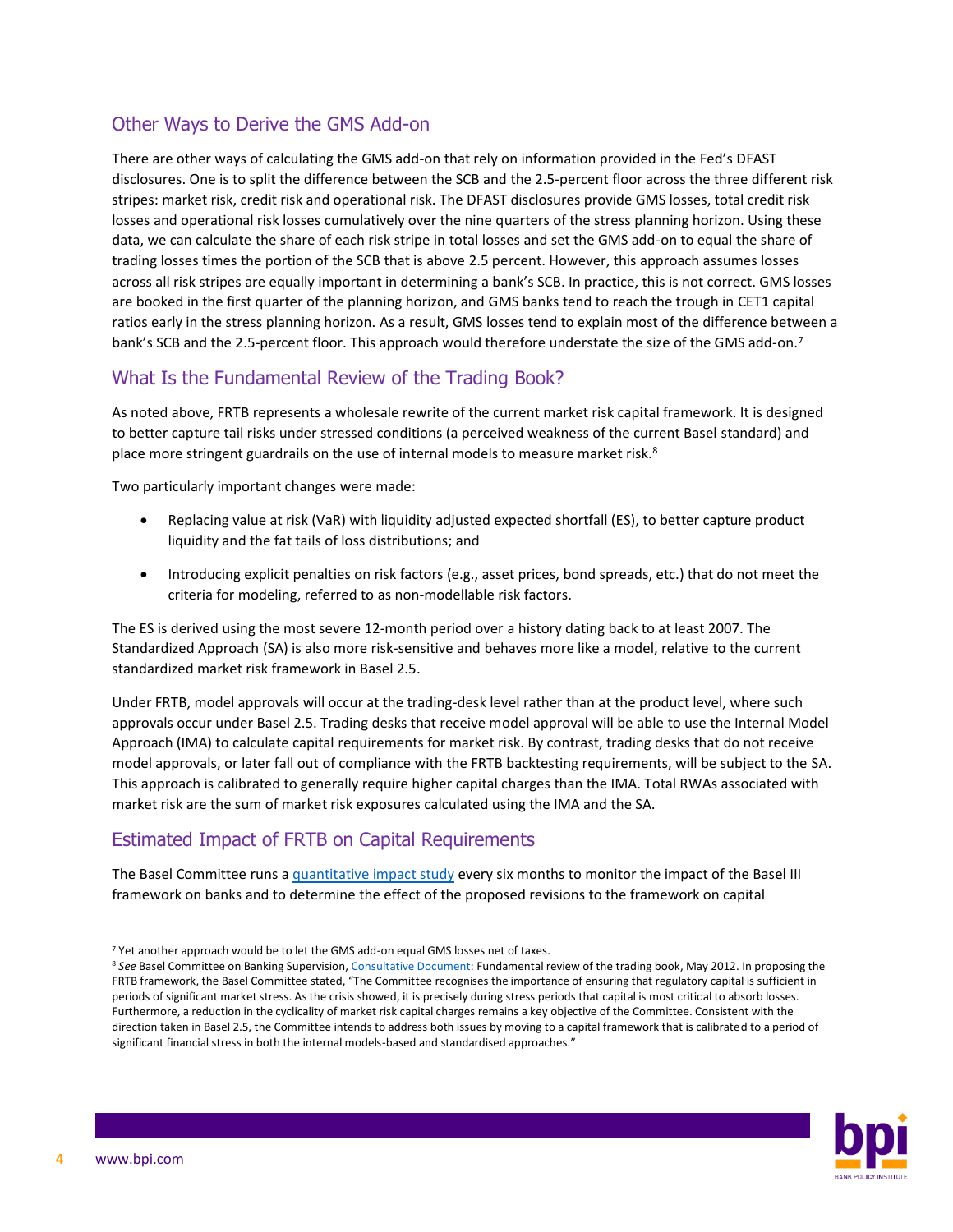requirements. Th[e most recent report](https://www.bis.org/bcbs/publ/d531.htm) was published in February 2022, based on 2Q21 data. The results show that in the aggregate, the 21 GSIBs included in the Basel Committee's sample would experience a 55-percent increase in market risk capital requirements versus Basel 2.5 with the adoption of FRTB. This estimate assumes banks will receive approval to use the internal model approach for all the trading desks or portfolios that already have such approval. Supervisory approvals to use internal models would probably be restricted relative to the Basel 2.5 model approval. Therefore, the 55-percent increase in capital requirements is a lower-bound estimate of the effect of the proposed revisions to market risk.

The extent to which U.S. regulators will make IMA available in the implementation of FRTB is uncertain. To estimate the effect of FRTB adoption assuming IMA will not be available under the U.S. market risk framework, we used the estimated effect of the revised market risk standards for the GSIB that is in the 75th percentile of the distribution of the revised market risk framework's overall effect. According to "Graph 70" of the Basel Committee's [most recent report](https://www.bis.org/bcbs/publ/d531.pdf) (page 77 of the report), market risk RWA would increase approximately 90 percent relative to current market risk requirements.



Source: Federal Reserve Board, FR Y-9C, DFAST 2021, BPI's calculations.

Exhibit 2 shows the increase in capital requirements under these two scenarios: full approval to use IMA for FRTB (column 2), and no ability to use IMA for FRTB (column 3). The aggregate capital requirements for market risk for the six trading banks would increase from \$100 billion to \$123 billion with IMA and to \$138 billion without IMA.

The existing framework already requires overcapitalization for market risk. The current U.S. framework requires banks to book massive trading losses during stress events, when they in fact earn profits due to heightened volatility and increased trading activity. For example, while a senior Fed official [noted](https://www.federalreserve.gov/newsevents/pressreleases/brainard-statement-20200625c.htm) that the severity of the actual market shock in the first quarter of 2020 was similar in magnitude to the first quarter of the 2020 global

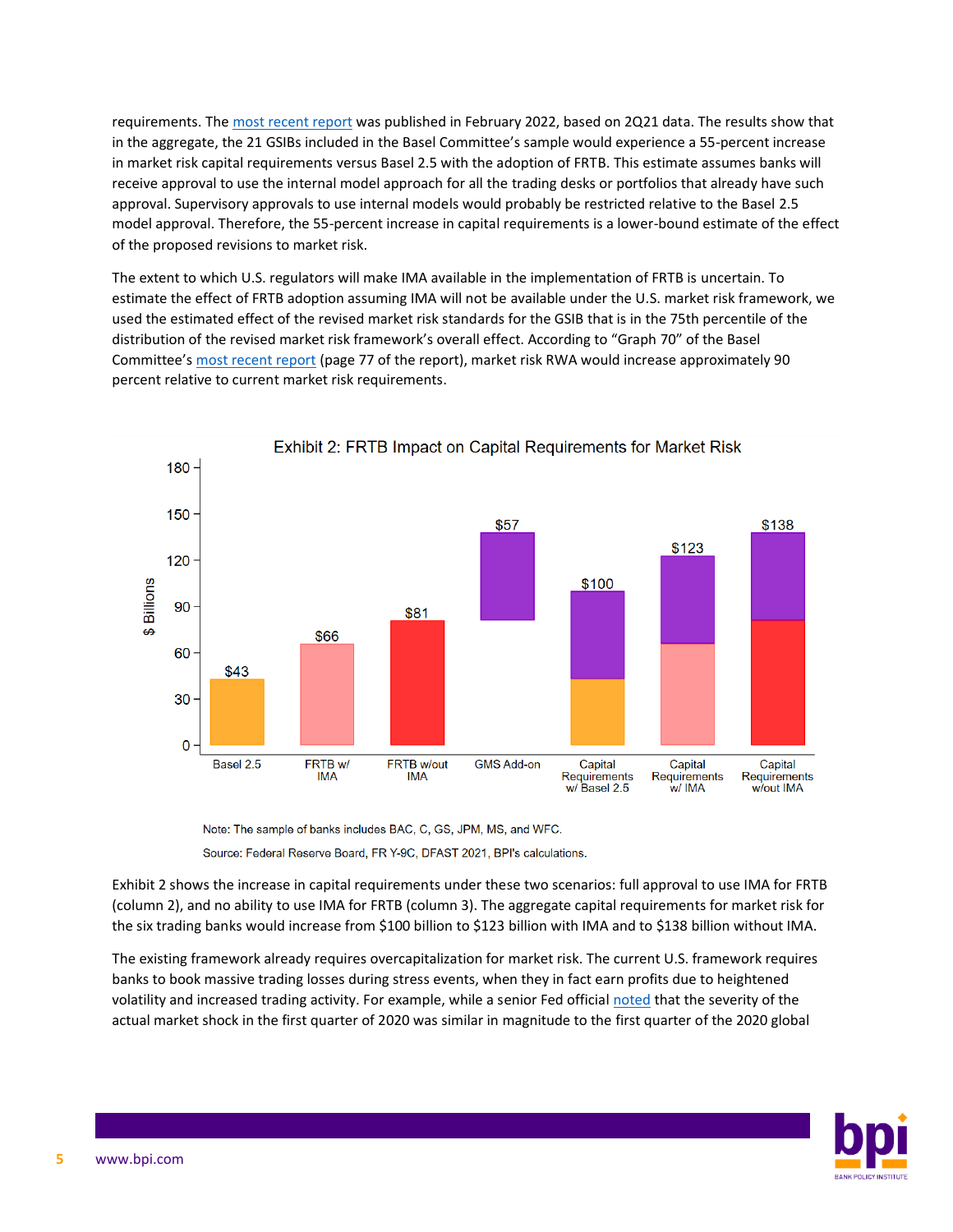market shock, the largest six trading banks booked \$7 billion in trading *revenues* in that quarter, instead of the \$74 billion in trading *losses* projected in DFAST 2020.<sup>9</sup>

The remainder of the note describes how the U.S. agencies, in implementing FRTB, could improve the accuracy of the U.S. market risk capital framework by decreasing the severity level of the GMS, or simultaneously change the GMS and FRTB to prevent a material and further unnecessary increase in capital requirements for trading, including market making activities.

#### Potential Solutions

Adjustments to the GMS and FRTB could offset the drastic increase in the capital requirement for market risk and enable Basel III finalization in the United States to be capital neutral. Moreover, because the increase in capital requirements for market risk under FRTB is so large, relying on changes to the GMS alone might be insufficient to offset the increase in capital requirements. Because of this, it may be necessary to adjust both the GMS and FRTB.

| <b>Table 1: Priorities to Refine GMS and FRTB Frameworks</b>          |                                                                                                                                                                                                                                  |
|-----------------------------------------------------------------------|----------------------------------------------------------------------------------------------------------------------------------------------------------------------------------------------------------------------------------|
| <b>GMS Modifications</b>                                              | <b>FRTB Modifications</b>                                                                                                                                                                                                        |
| Align liquidity horizon assumptions in the GMS with<br>those of FRTB. | Allow the continued use of the internal model<br>approach in the U.S. standardized approach/SCB,<br>consistent with Basel 2.5.                                                                                                   |
| Review the historical correlation assumptions in the<br>GMS.          | Lower the calibration of the multiplication factor<br>range to 1.0 to 1.5 (current range is 1.5 to 2.0).                                                                                                                         |
| Allow for hedging of highly liquid assets under stress.               | Increase the benefits of diversification by recalibrating<br>the weight assigned to the firm's modellable risk<br>factors and the "rho" parameter in the calculation of<br>capital requirements for non-modellable risk factors. |

*GMS Modifications.* The first potential modification would align the liquidity horizons in the GMS with those in the FRTB framework. A liquidity horizon is the time required to exit or hedge a risk position without materially affecting market prices in stressed market conditions. Currently, the liquidity horizons used to calibrate the shocks to risk factors in the GMS exceed those in FRTB. For example, in FRTB, the liquidity horizon is 10 trading days for interest rates and 40 trading days for corporate IG spreads. The FRTB also lists the liquidity horizons used for the various types of trading desks at a granular level.

By contrast, the GMS includes longer calibration horizons with shocks to risk factors (i.e., large and sudden changes in asset prices, interest rates and spreads) in more liquid markets using a period of about three months (60 trading days). In comparison, shocks to risk factors in less liquid markets have calibration horizons up to 12 months (250 trading days). The longest liquidity horizon in FRTB is about six months (120 trading days), roughly half the longest liquidity horizon in the GMS. Intuitively, longer liquidity horizons possibly allow for more severe shocks to the risk

<sup>9</sup> The trading revenue series available in the regulatory reports (specifically, the FR Y-9C trading revenue line item) includes both mark-tomarket gains and losses and trading-activity-based revenue. The GMS is a set of instantaneous, hypothetical shocks to a large set of risk factors, intended to capture mark-to-market losses that banks with large trading operations could experience during a sudden market stress; therefore the comparison is not perfect but supports the view that the calibration of the GMS is overly conservative.

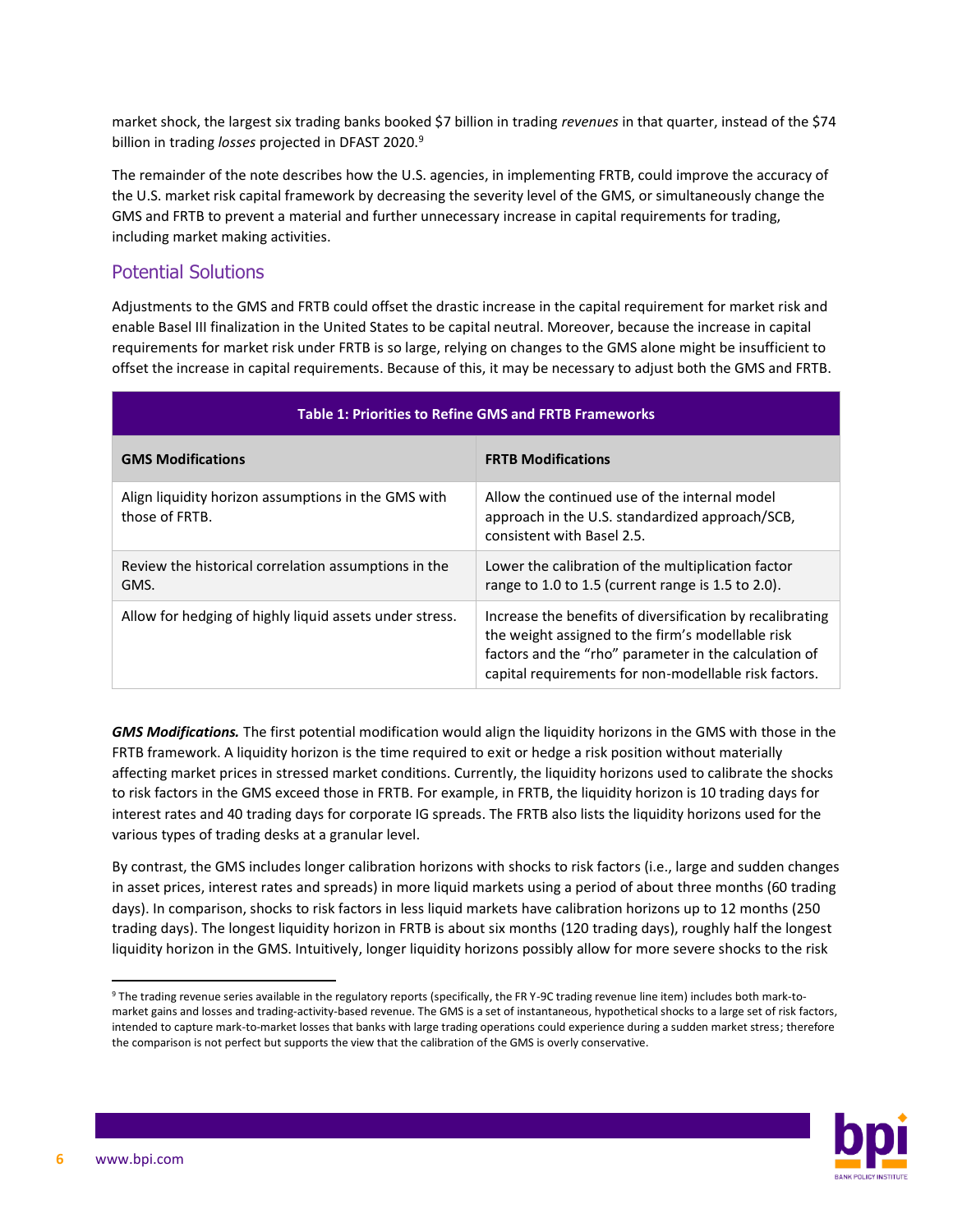factors, due to the longer holding period under stressed conditions. The FRTB and GMS liquidity horizons are designed to capture the same practical difficulties with exiting or hedging positions under stress. The U.S. agencies agreed to the shorter FRTB liquidity horizons at the Basel Committee and therefore there is no principled basis to require longer horizons in the GMS.

Another potential improvement would be to revisit some of the calibrations in the GMS and assess whether the correlation of the shocks to the risk factors seems plausible. For example, the GMS assumes that most asset classes would experience their worst performance simultaneously, which is logically implausible and [unsupported](https://www.sifma.org/wp-content/uploads/2019/09/SIFMA-GMS-LCD-Study-FINAL.pdf) by historical experience.<sup>10</sup> Therefore, the size of GMS shocks should be modified to be more consistent with historical experience.

In addition, the Federal Reserve should also allow banks to assume they would hedge some possible losses on high-quality liquid assets under stress. In 2018, the Federal Reserve objected to firms' assumptions of purchases of trading positions to offset losses associated with the instantaneous market shock. This was because there was no guarantee of the counterparties' willingness to make such positions available during stress conditions. Although that is a reasonable concern for positions subject to substantial credit risk, it is significantly less so for other highquality liquid assets.

*FRTB Implementation.* First, in adopting FRTB, the U.S. agencies should in general continue to allow U.S. banks to use the IMA when calculating RWA under the standardized approach and when calculating the stress capital buffer. So long as backtesting continues to demonstrate that the models are sound (or at least more predictive than the standardized approach), there is no principled basis to abandon the Basel regime and disqualify or reduce the availability of internal models.

Next, the backtesting dependent multiplier for trading desks approved to use the IMA starts at 1.5 for desks that report less than five backtesting violations over the prior year. However, because there is no empirical evidence to justify calibration of the 1.5 multiplier, our second recommendation is for the U.S. agencies to start the backtesting dependent multiplier at 1. The backtesting add-on would still range between 0 and 0.5 (i.e., the ultimate multiplier would range between 1 and 1.5), depending on the outcomes of the backtesting of the bank's daily VaR at the 99th percentile.

Third, the agencies should also recognize greater diversification benefits (i.e., by increasing the "rho" parameter) in the calculation of capital requirements for modellable and non-modellable risk factors in FRTB. In practice, banks can reduce portfolio risk by holding risk positions across broad regulatory risk classes (interest rate risk, equity risk, foreign exchange risk, commodity risk, and credit spread risk) not perfectly correlated with one another.

#### Final Thoughts

Capital requirements for market risk in the U.S. are set both by the Basel 2.5 framework and the GMS in the stress tests. Our analysis estimates that the GMS currently more than doubles capital requirements for market risk for the largest six banks in aggregate. Additionally, the Basel Committee's own quantitative studies suggest that adopting FRTB will further increase market risk capital requirements. This will lead to excessive capitalization for trading, including market making activities, which will discourage such activities and thereby exacerbate reduced liquidity in markets under stress.

<sup>10</sup> *See* SIFMA, "Global Market Shock and Large Counterparty Default Study: Recommendations for Reforms Based on a Statistical Analysis of Stress Testing Scenarios," August 2019.